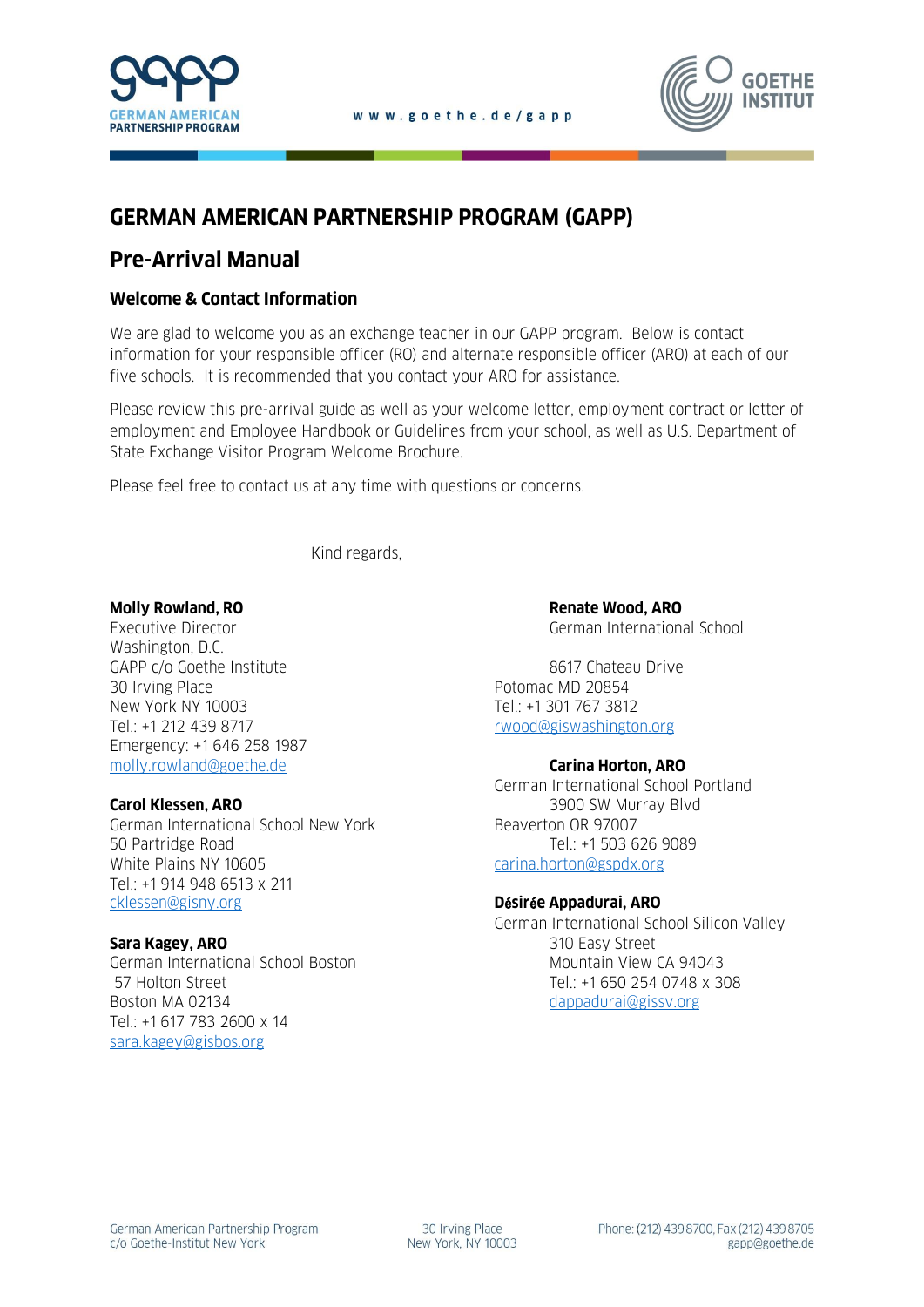



# **Purpose of the Exchange Visitor Program**

Building common ground among nations will be critical for a new generation navigating the forces of globalization. Strong emphasis on international education and cultural exchange is a great tool to thrive in an interconnected world. Teachers are sharing their experiences and knowledge in the US, Germany, Austria and Switzerland.

# **Home Country Physical Presence Requirement**

The two-year home country physical presence requirement is one of the most important characteristics of Exchange Visitor status.

All Exchange Visitors employed at the German International Schools in our program will be subject to the two-year home country physical presence requirement since participation in this exchange program was financed, directly or indirectly, by a foreign government for the purpose of exchange – in this case the German government.

Exchange Visitors subject to the two-year residence requirement must return to their "home" countries and be physically present there for an aggregate of two years before being eligible to return to the US in immigrant (permanent resident/green card) status, H status (temporary workers and dependents), or L status (intracompany transferees and dependents). Exchange Visitors subject to the two-year home country residence requirement are not eligible to change their nonimmigrant status from J to permanent residence or to any other nonimmigrant category except A (diplomatic) and G (international organization).

# **Applying for a J-1 / J- 2 Visa**

A valid J-1 visa is required for entry to the United States on the GAPP program. Immediate family members (spouse and children under the age of 21) who will accompany you to the U.S. may apply for J-2 visas using the DS-2019 forms enclosed. If your family will join you later, a DS-2019 form will be issued upon request.

After you have received your contract or employment letter, your ARO will begin the visa process. Once you receive the DS-2019, please verify that all the information on your DS-2019 is correct.

Here are instructions once you receive the DS-2019:

- 1. Please read the instructions in the non-immigrant visa section of the American Embassy website in Germany [https://de.usembassy.gov](https://de.usembassy.gov/) (or Austria or Switzerland if applicable) and <https://travel.state.gov/content/visas/en/study-exchange/exchange.html>
- 2. Schedule an appointment for an interview. NOTE: A personal interview is required, so you will need to schedule your appointment in a timely fashion. Be aware that there could also be substantial delays due to security checks, so please plan your travel arrangements to the Embassy accordingly.
- 3. Receipt showing payment of the \$180 SEVIS fee (J-1 only).
- 4. Payment of the \$160 visa application fee and appropriate visa application forms for each visa applicant is required (see [https://de.usembassy.gov\)](https://de.usembassy.gov/).
- 5. Please read instructions regarding the filing of form DS-160. Please fill out all forms using your computer and use the English version. If you still have a German home address, please use it.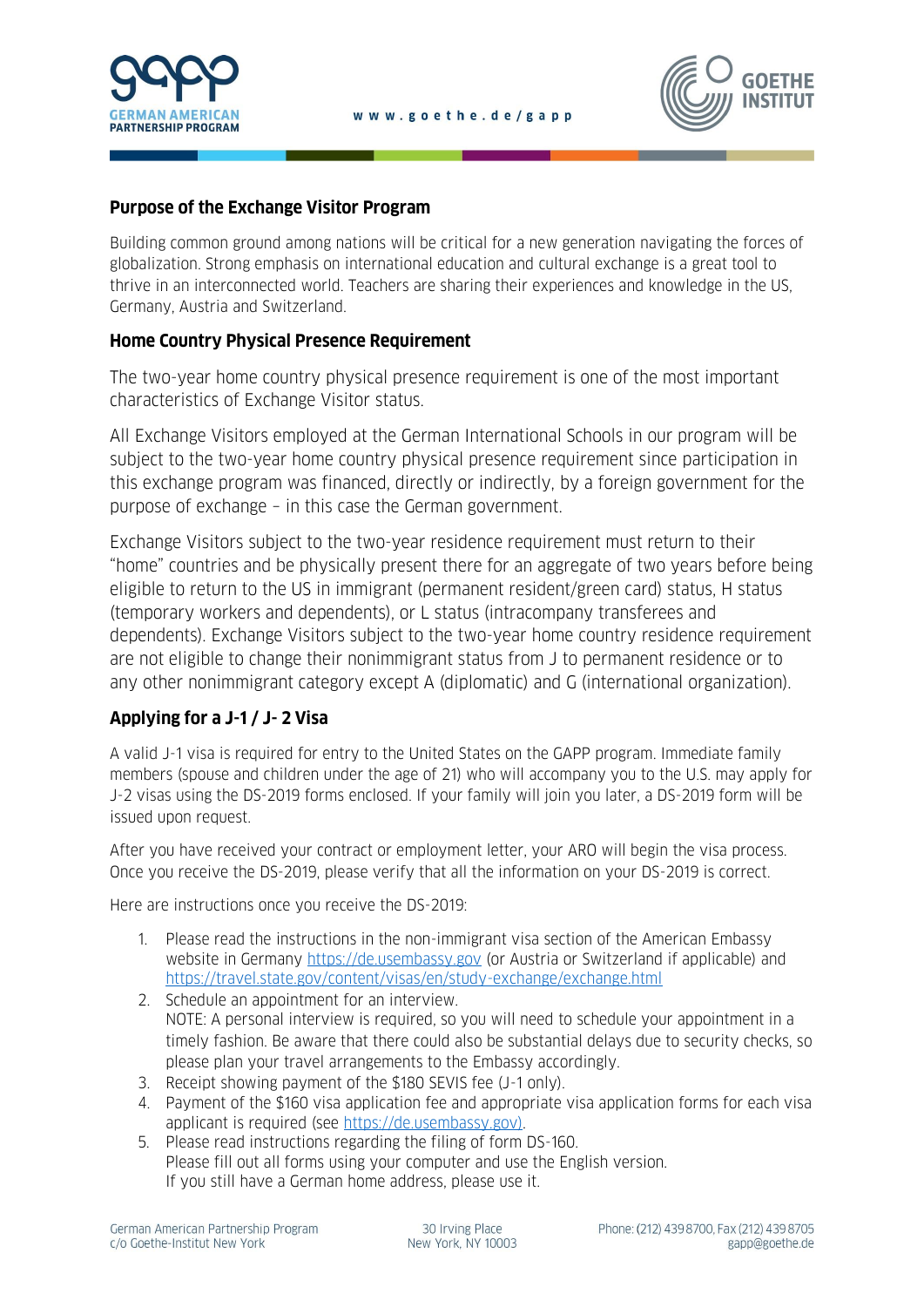



- 6. You will need to obtain two U.S. passport-size photos (check with U.S. Consulate for photo requirements) for each visa applicant.
- 7. Your passport must be valid 6 (six) months beyond the expiration date on your DS-2019 form.
- 8. For your interview you will need to bring: the form letter from your ARO, the signed DS-2019 form, and two passport photos meeting the requirements described on the website. It takes approximately one week for a visa to be issued.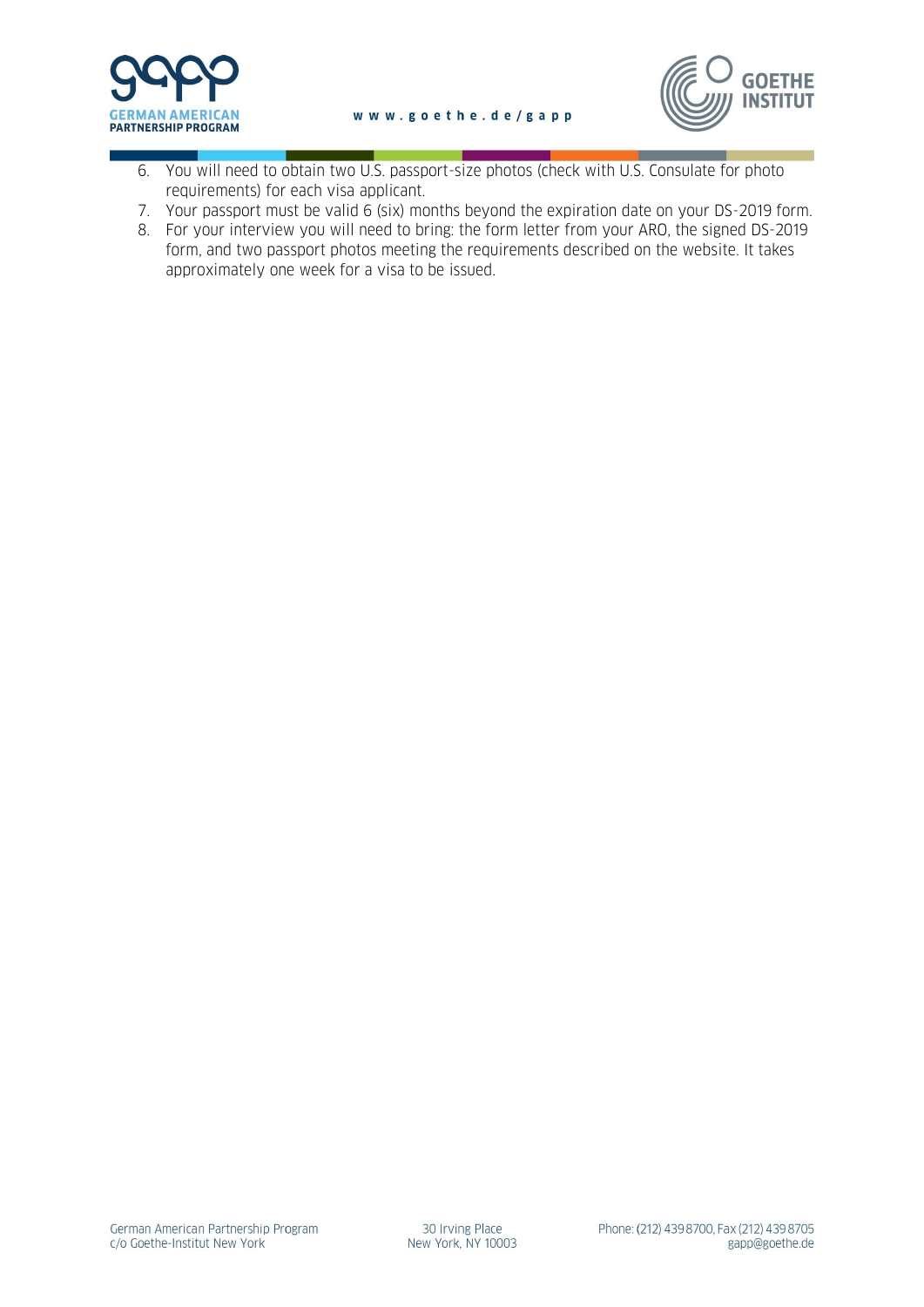



### **Safekeeping of J1-Visa Documents**

Using a written procedure each school ensures that privacy and private information of a J1 visa holder is properly protected.

### **Health Insurance**

As a participant in the Exchange Visitor Program, you are required to have health insurance which meets EVP requirements. Any J-2 dependents with you in the U.S. are also required to have adequate health insurance.

The US State Department sets forth the following requirements:

- Medical benefits of at least \$100,000 per accident or illness
- Repatriation of remains in the amount of \$25,000
- Expenses associated with the medical evacuation of the exchange visitor to his or her home country in the amount of \$50,000
- A deductible not to exceed \$500 per accident or illness.

If you are ADLK, BPLK, or BDU via the ZfA, your health insurance will be covered through their system. If you are locally hired, please contact the HR Department of your host school for more information.

Health insurance rates may vary by location, age, type of coverage selected, and number of family members requiring coverage and could range from \$150 - \$250 per person per month. Before accepting a position and arriving in the U.S. you should consult with your host school and become fully aware of your health insurance provider and the total cost of your health insurance.

### **Program Dates and Activity**

Applying for a J-1 visa using the DS-2019 implies acceptance of the terms and conditions as outlined on the second page of the form. You may be admitted to the United States to engage in the activity described in item 4 of the form and for the period of time specified in item 3.

Upon completion of your J-1 program, you are afforded a 30-day grace period to prepare for departure from the United States. You should not work or engage in other program activities during this period.

### **Entering the United States**

Present the following documents to the U.S. Customs and Border Protection (CBP) Officer at the U.S. Port of Entry:

- Passport(s) containing a valid J-1 visa (or J-2 visas for accompanying family members)
- Signed DS-2019(s) for you and any accompanying family members

The officer should return the following:

- Passport(s) with entry stamp: Please check that the entry stamp has the notation "J-1 D/S" or "J-2 D/S". D/S stands for "duration of status".
- Stamped DS-2019 for you and any accompanying family member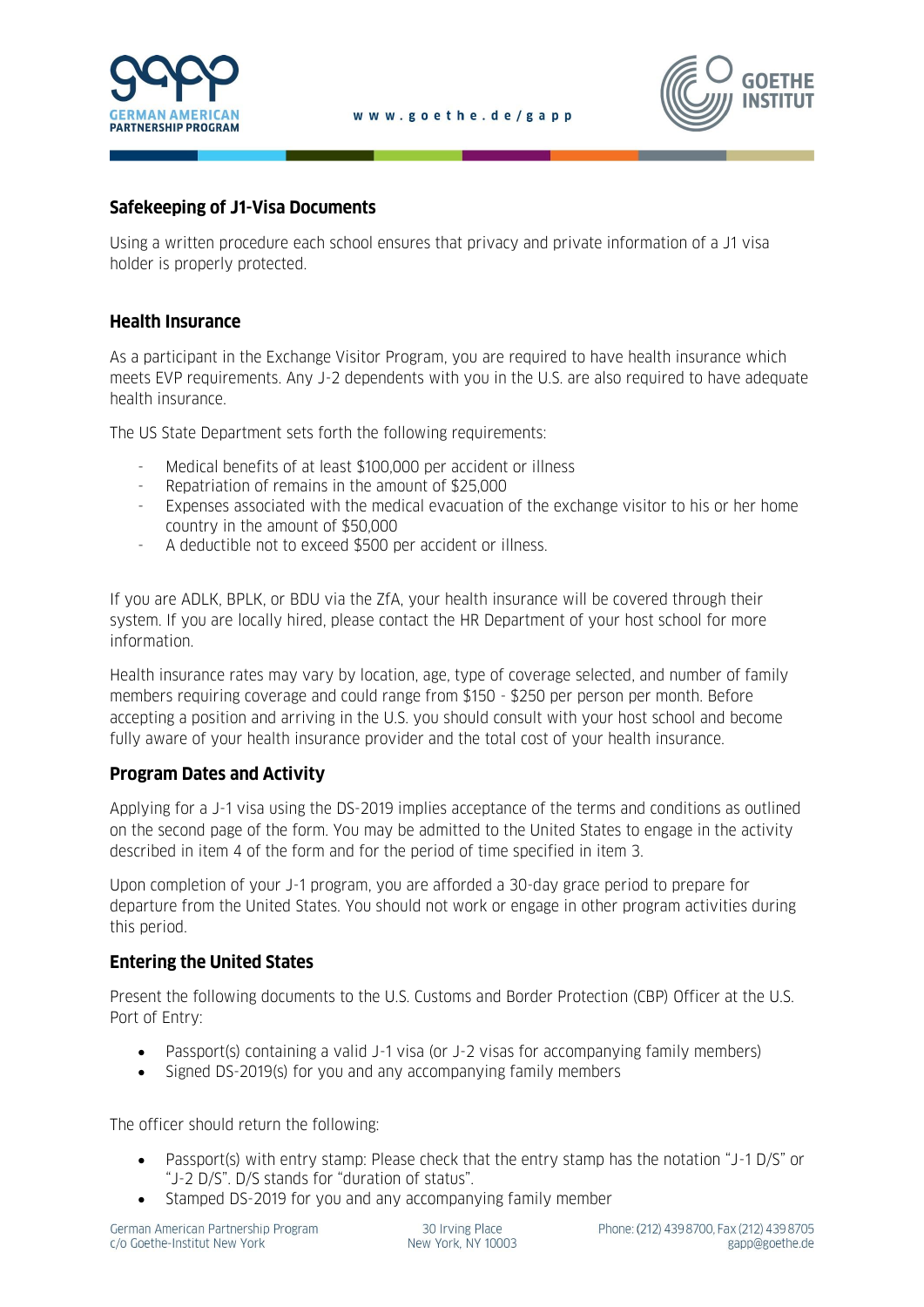



#### **I-94**

Under the current system, your I-94 entry record will be available to you by accessing the following website:<https://i94.cbp.dhs.gov/I94>

# **Arrival Information**

Inform your school ARO that you have arrived safely, and he/she will validate your arrival in the SEVIS Information database (SEVIS). This validation notifies the Department of Homeland Security that you have arrived and begun your J-1 exchange visitor program and changes your SEVIS record to ACTIVE status.

The school will plan for an orientation session. You will need to bring the following documents to orientation for you and any accompanying dependents:

- Passports
- I-94 arrival departure record
- DS-2019
- Proof of medical insurance if applicable (see note below)

Your ARO will need to update your local U.S. address in SEVIS as soon as available.

At orientation, we will cover your immigration status, medical and evacuation insurance, employment, obtaining a U.S. Social Security Number and Driver's License as well as cross cultural activities. We will also provide you with a letter of verification of your employment to assist with housing opportunities and opening a US bank account.

NOTE: It is important that the EV must have medical insurance from Germany beginning with the term of his visa **or** if the EV plans on obtaining insurance once in the USA, the EV must have insurance from their home country till at least 30 days after the begin of their employment.

**You are required to inform your ARO if you change your actual and current US address, email address, telephone number and/or site of activity within ten (10) days for the duration of your J-1 visa, and if you decide to end your employment earlier than the program end date (shorten program participation).** 

# **Living in the USA**

The cost of living in the vicinity of each of our five schools i.e., New York, Boston, Washington DC, Silicon Valley and Portland varies. New York and Silicon Valley are by far the most expensive. In order to prepare our exchange visitors for their move to the USA, he / she will be set up with a "buddy" teacher at their new school who will assist in answering questions about moving and living in the USA.

Please refer to the following website as a general reference for the cost of living in the USA.